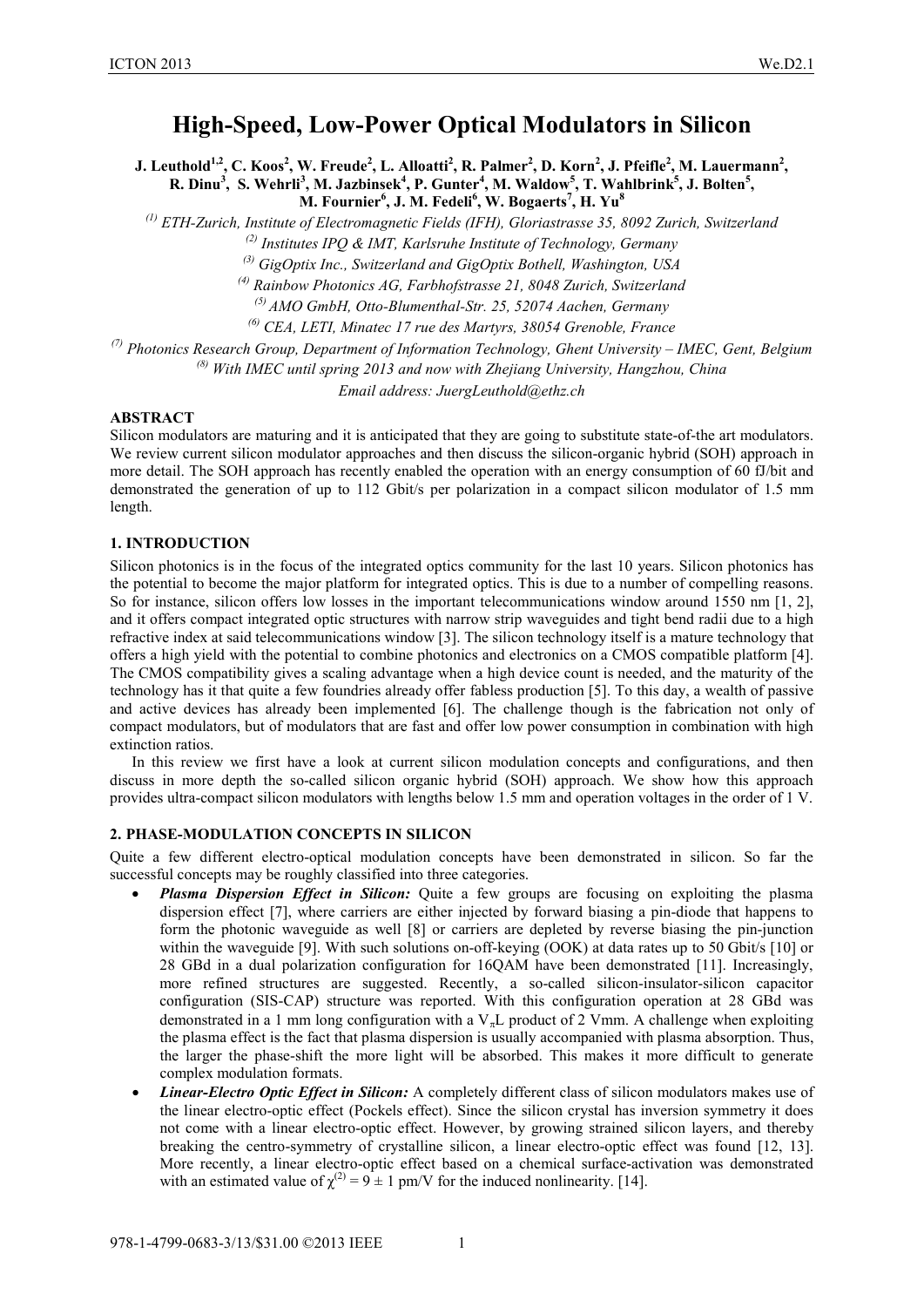• *Linear-Electro Optic Effect in Cladding*: In the so-called silicon-organic hybrid (SOH) approach a conventional silicon-on-insulator waveguide is functionalized with an organic cladding material [15, 16]. This way critical fabrication steps can rely on high-yield processes based on CMOS fabrication technology of a silicon-on-insulator (SOI) wafer. The functional organic material can subsequently be deposited onto the wafer. Typical organic cladding materials may be highly-nonlinear  $\chi^{(2)}$  chromophores [17, 18] for high-speed modulation [19] and difference-frequency generation [20], or liquid-crystals for low-voltage phase-shifters [21].

All three effects offer sufficiently fast modulation. The plasma effect though is limited by the lifetime of the charge carriers. In order to keep the plasma effect fast carriers are normally removed by applying a reverse biased field.

### **3. TRAVELLING WAVE OR LUMPED ELECTRODE APPROACH**

Speed and power efficiency is also affected by the electrical contact. Two approaches are common:

- *The traveling wave modulator,* see Fig. 1(a), typically needs an electrical termination matched to the wave impedance in order to avoid reflections of RF waves that would interfere with the signal of the next bit. When a matched termination is used, the total power launched into the modulator is dissipated – in part by RF loss and capacitive loading, but eventually in the terminating resistor  $R = 50 \Omega$ . The voltage amplitude across the modulator input terminal is  $U_0/2$ . For a DC-free rectangular drive voltage with a peak-to-peak open-circuit value 2U<sub>0</sub>, representing an alternating series of logical ones and logical zeros with a bitrate  $B_B$ , the energy consumption per bit can thus be approximated by  $W_{\text{bit}} = (2U_0/2)^2 / R / B_B$ . Travelling wave modulators allow fast modulation if they are designed without any walk-off between electrical and optical signals [22].
- *Lumped terminated & unterminated modulator:* Lumped modulators are short and can be operated without terminating resistor. Many resonant modulator configurations are lumped modulators and are usually operated without termination. Examples are slow-light structures [23, 24] or ring resonators [25, 26]. Short non-resonant modulators can also be operated without termination [27]. As an additional advantage of the unterminated lumped modulator, the in-device modulation voltage (the voltage made available at the electrodes of the device) is about  $U_0$ , i.e., it nearly doubles as explained in Fig. 1(c) as compared to the terminated case, Fig. 1(b). The energy consumption of the modulator is then dominated by the capacitive load of the slot waveguide. For the lumped device, we estimate the power dissipation associated with charging and de-charging the total modulator capacitance  $C_{MZM} = 2 C_{PM}$  as seen by the coplanar waveguide (CPW) to be  $W_{\text{bit}} = C_{\text{MZM}} \times U_{\text{drive}}^2 / 4$ . This again assumes equal probabilities of logical ones and zeros, and it takes into account that only transitions consume energy.



Figure 1. Equivalent circuit models of various modulator types. (a) Traveling-wave modulator. (b) Simplified model of a terminated lumped modulator. The drive voltage  $U_0/2$  across the modulator input terminals is half the open-circuit source voltage  $U_0$ . The total RF power is dissipated by capacitive loading and by the 50  $\Omega$  termination. (c) Simplified model of an unterminated lumped modulator. The on-chip drive voltage *U*<sub>0</sub> equals the open-circuit voltage of the source. Power dissipation inside the modulator is dominated by capacitive loading. Residual power is reflected back to the source.

As an illustrative example, we recently characterized a 10 Gbit/s on-off keying SOH-modulator in a MZI configuration of 1.5 mm length with an 80 nm wide slot and  $V<sub>π</sub>$ L product of 3.0 Vmm [27]. The modulator can be operated in two ways:

- First, we operate the device with a 50  $\Omega$  termination and use a peak-to-peak drive voltage  $U_{\text{drive}}$  of 800 mV<sub>pp</sub> (i.e., an amplitude of 400 mV<sub>p</sub>). The voltage V<sub> $\pi$ </sub> which is needed to switch a MZI modulator from minimum to maximum transmission was found to be  $2.5 V_{pp}$  for high data rates. However, also smaller voltages suffice to get a clear and open eye. In our experiment the energy per bit thus was only 320 fJ when driving the modulator with 800 mV<sub>pp</sub>.
- Since the device was short and the bit-rate was chosen to be low, operation without a termination is possible. At this data rate the modulator acts as a lumped device. The capacitance of the MZI modulator was found to be  $C_{\text{MZM}} = 2 C_{\text{PM}} = 378$  fF, which resulted in an energy consumption of 60 fJ/bit.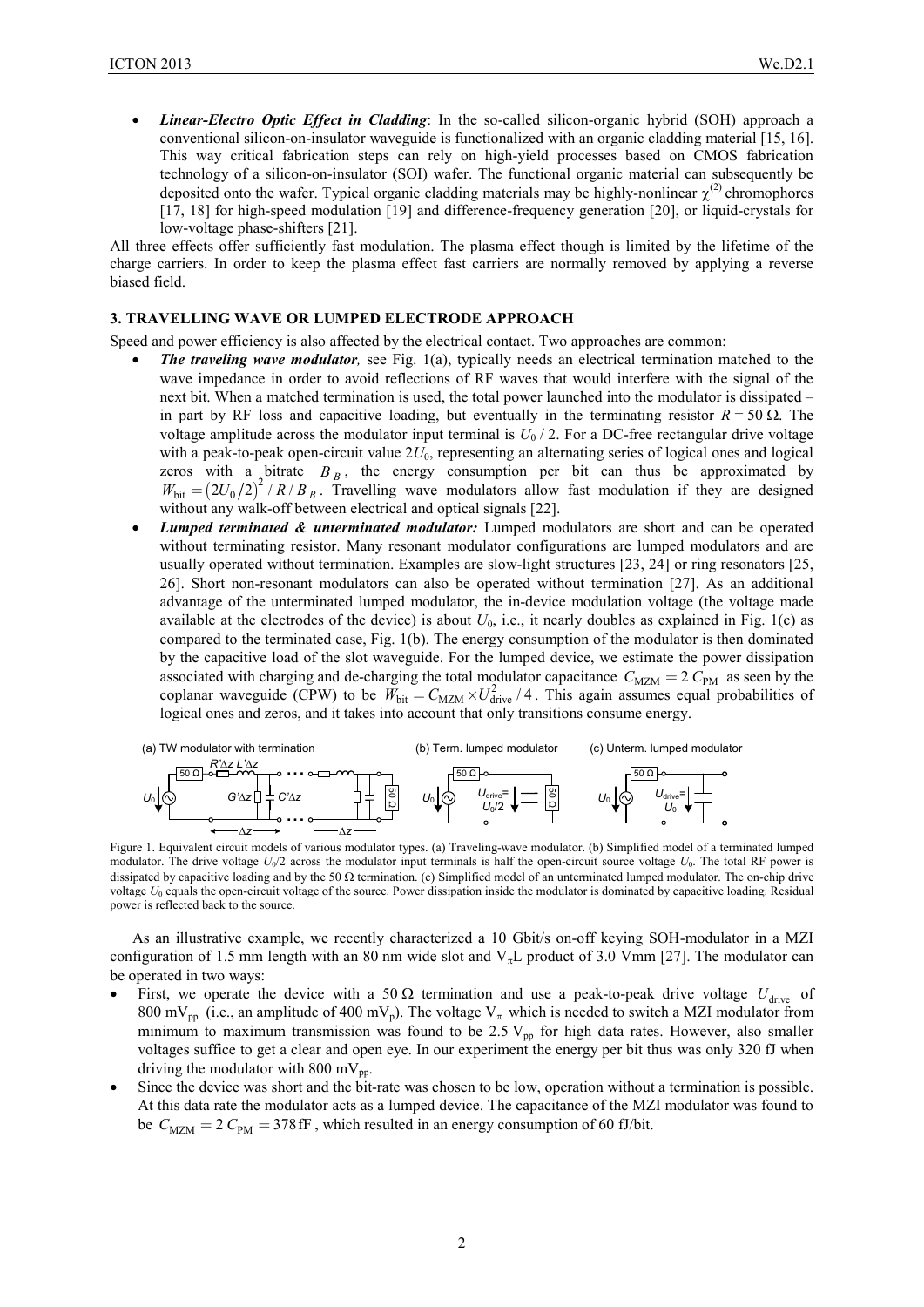### **4. OPTICAL WAVEGUIDE STRUCTURE AND INTERFEROMETER CONFIGURATION**

The optical waveguide structure ultimately determines the performance of the modulator. It needs to be designed such that both the electrical and optical field are guided with a maximum overlap. Ideally, the applied voltage across the optical waveguide drops off within the optical waveguide such that the electrical field is highest.

For the realization of an efficient modulator within the silicon-organic hybrid approach we have decided for a strip-loaded slot waveguide structure, see Fig. 2(a). There are other structures that work well also [15], but the strip-loaded slot approach combines most of the advantages. In this approach the conductive silicon strip-loads connect the two rails of the slot waveguide with metal electrodes [15, 23]. Since the slot is typically only 100 nm wide, and both electrical and optical mode almost ideally overlap in the narrow slot, low voltages only are needed to induce a very high refractive index change in the nonlinear material of the slot. The structure has to be engineered for low losses, though. Unfortunately, the carriers of the doped strip-loads typically add to optical losses through free carrier absorption (FCA). For making the silicon strips sufficiently conductive without causing excessive optical losses it has been suggested to use gate-induced accumulation layers instead of ionimplantation [19].

To encode amplitude and phase on an optical signal we choose an IQ-interferometer configuration as depicted in Fig. 2(b).



Figure 2: (a) Strip-loaded slot waveguide where metal electrodes are connected to the two rails of the slot waveguide by doped silicon strips (stripload). Both, the modulating field and the optical mode are well confined to the slot. For efficient electro-optic modulation the slot needs to be filled with an adequate electro-optic material. (b) IQ-modulator configuration. More details on the Figures can be found in Ref. [28].

#### **5. IQ MODULATOR PERFORMANCE**

Finally, we demonstrate the performance of a recently published IQ modulator fabricated on the SOH platform. We show operation at 28 GBd with bit-rates up to 112 Gbit/s and extinction ratios of 26 dB. The device is 1.5 mm long and has a  $V<sub>n</sub>L$  product of 3.5 Vmm. This allows operation with an energy consumption of 640 fJ/bit. An in-depth description of both the structure and the experiment can be found in Ref. [28].

The frequency response of the modulator is shown in Fig. 3(a). The magenta line shows the frequency response of the modulator with an equalization of the frequency response in the receiver. A 3dB bandwidth of 21 GHz has been found. The blue line shows the frequency response of the modulator. It can be seen that the frequency response at first drops off sharply but then becomes extraordinarily flat towards higher frequencies. This flat response is in part responsible for the good performance at higher speed. The receiver transfer function for flattening the overall frequency response is separately plotted as a red curve in Fig.3(a) as well, and undoes the drop off of the frequency response at higher frequencies.



Figure 3: (a) Electro-optic frequency response  $S_{21}$  of our MZM. (Magenta line: frequency response of modulator+receiver; blue line: frequency response of modulator; red curve: frequency response of receiver). (b) SOH IQ modulator constellation diagrams for 28 GBd single polarization QPSK at 56 Gbit/s and (c) a 28 GBd single polarization 16-QAM signal with a total of 112 Gbit/s [28].

Finally, Fig. 3(b) shows the constellation diagram of a QPSK signal generated with the SOH modulator at a symbol rate of 28 GBd. This corresponds to a 56 Gbit/s signal. No equalization was used when these constellations were recorded. The symbols have a clear and distinct shape. The EVM was found to be 14.2% and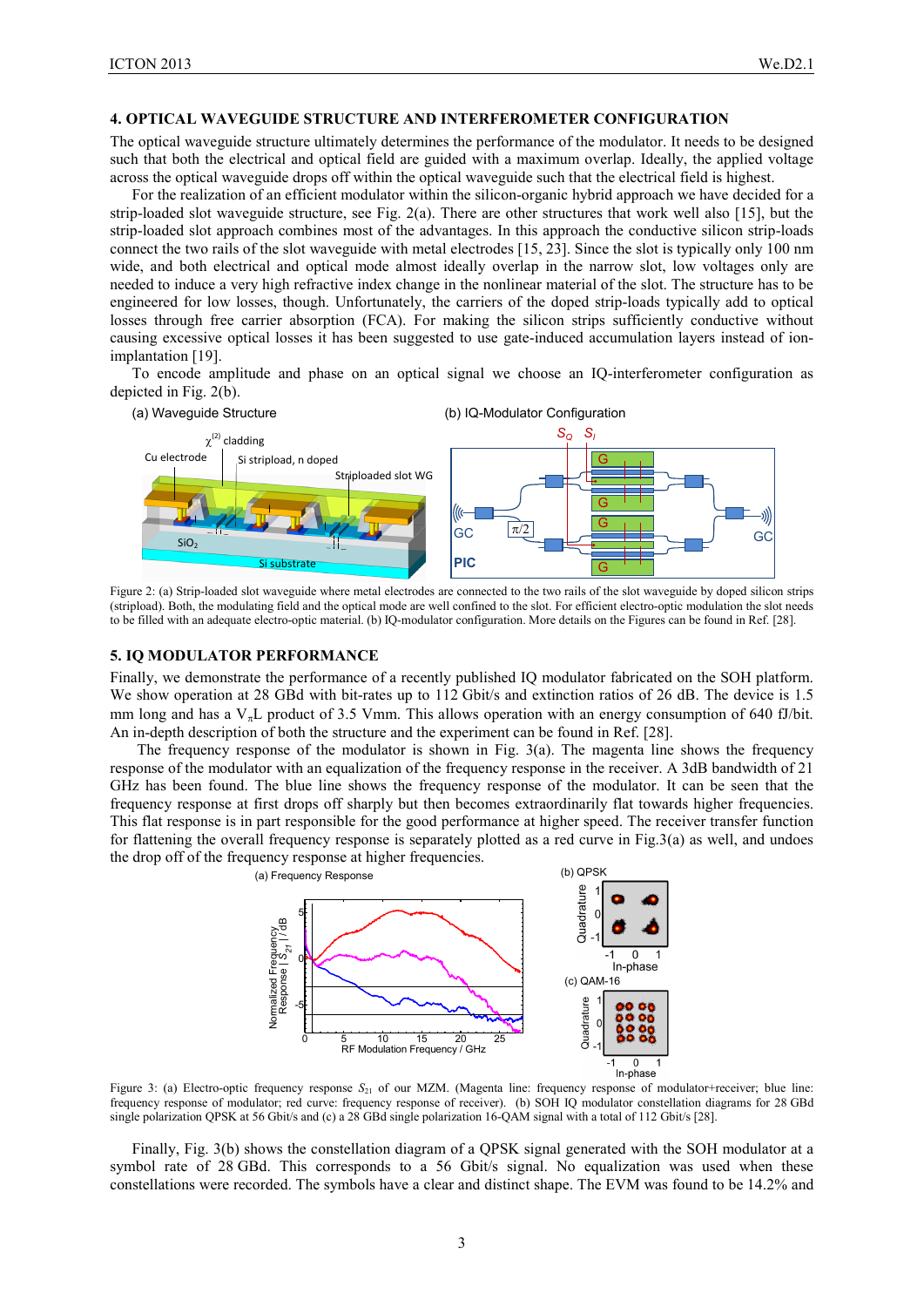bit-error ratios are well below the detection limit of our setup. The constellation diagram in Fig. 3(c) shows how a 16-QAM signal can be generated with equalization at 28 GBd which corresponds to 112 Gbit/s. The symbols are round and distinct indicating a good signal quality. Measurements confirm that we are below the harddecision FEC limit with a BER of  $1.2 \times 10^{-3}$ .

#### **6. CONCLUSIONS**

We review current silicon modulator concepts and discuss them with respect to speed and power consumption. We show that the silicon-organic hybrid approach offers a platform for ultra-compact modulators. We demonstrated operation from 10 GBd up to 28 GBd with an energy consumption of 60 fJ/bit at 10 Gbit/s up to 640 fJ/bit at 112 Gbit/s [27, 28].

#### **Acknoweldgements**

We acknowledge support by the EU-FP7 project SOFI, the BMBF joint project MISTRAL, the DFG Center for Functional Nanostructures (CFN), the Helmholtz International Research School on Teratronics (HIRST), the Karlsruhe School of Optics and Photonics (KSOP), and the Karlsruhe Nano-Micro Facility (KNMF).

#### **References**

- [1] S. K. Selvaraja, W. Bogaerts, P. Absil, D. Van Thourhout, and R. Baets, "Record low-loss hybrid rib/wire waveguides for silicon photonic circuits," in *Group IV Photonics, 7th International conference, Proceedings*, 2010.
- [2] T. Alasaarela, D. Korn, L. Alloatti, A. Säynätjoki, A. Tervonen, R. Palmer, J. Leuthold, W. Freude, and S. Honkanen, "Reduced propagation loss in silicon strip and slot waveguides coated by atomic layer deposition," *Opt. Express,* vol. 19, pp. 11529-11538, 06/06 2011.
- [3] F. Xia, L. Sekaric, and Y. Vlasov, "Ultracompact optical buffers on a silicon chip," *Nat Photon,* vol. 1, pp. 65-71, 2007.
- [4] L. Tsybeskov, D. J. Lockwood, and M. Ichikawa, "Silicon Photonics: CMOS Going Optical [Scanning the Issue]," *Proceedings of the Ieee,* vol. 97, pp. 1161-1165, 2009.
- [5] M. Hochberg and T. Baehr-Jones, "Towards fabless silicon photonics," *Nat Photon,* vol. 4, pp. 492-494, 2010.
- [6] L. P. David J. Lockwood, *Silicon Photonics: Components and Integration.* vol. II: Springer, 2011.
- [7] G. T. Reed, G. Mashanovich, F. Y. Gardes, and D. J. Thomson, "Silicon optical modulators," *Nat Photon,* vol. 4, pp. 518-526, 2010.
- [8] W. M. Green, M. J. Rooks, L. Sekaric, and Y. A. Vlasov, "Ultra-compact, low RF power, 10 Gb/s siliconMach-Zehnder modulator," *Opt. Express,* vol. 15, pp. 17106-17113, 12/10 2007.
- [9] L. Liao, A. Liu, J. Basak, H. Nguyen, M. Paniccia, D. Rubin, Y. Chetrit, R. Cohen, and N. Izhaky, "40 Gbit/s silicon optical modulator for highspeed applications," *Electronics Letters,* vol. 43, 2007.
- [10] D. J. Thomson, F. Y. Gardes, J. M. Fedeli, S. Zlatanovic, H. Youfang, B. P. P. Kuo, E. Myslivets, N. Alic, S. Radic, G. Z.
- Mashanovich, and G. T. Reed, "50-Gb/s Silicon Optical Modulator," *Photonics Technology Letters, IEEE,* vol. 24, pp. 234-236, 2012. [11] P. Dong, X. Liu, C. Sethumadhavan, L. L. Buhl, R. Aroca, Y. Baeyens, and Y.-K. Chen, "224-Gb/s PDM-16-QAM Modulator and
- Receiver based on Silicon Photonic Integrated Circuits," 2013, p. PDP5C.6. [12] R. S. Jacobsen, K. N. Andersen, P. I. Borel, J. Fage-Pedersen, L. H. Frandsen, O. Hansen, M. Kristensen, A. V. Lavrinenko, G. Moulin, H. Ou, C. Peucheret, B. Zsigri, and A. Bjarklev, "Strained silicon as a new electro-optic material," *Nature,* vol. 441, pp. 199-202, 05/11/print 2006.
- [13] B. Chmielak, M. Waldow, C. Matheisen, C. Ripperda, J. Bolten, T. Wahlbrink, M. Nagel, F. Merget, and H. Kurz, "Pockels effect based fully integrated, strained silicon electro-optic modulator," *Opt. Express,* vol. 19, pp. 17212-17219, 08/29 2011.
- [14] M. N. C. Matheisen, S. Sawallich, M. Waldo, B. Chmielak, T. Wahlbrink, J. Bolten, H. Kurz, "Locally induced electro-optic activity in silicon nanophotonic devices," *CLEO Europe 2013 - European Conference on Lasers and Electro-Optics,* 2013.
- [15] J. Leuthold, W. Freude, J. M. Brosi, R. Baets, P. Dumon, I. Biaggio, M. L. Scimeca, F. Diederich, B. Frank, and C. Koos, "Silicon Organic Hybrid Technology: A Platform for Practical Nonlinear Optics," *Proceedings of the IEEE,* vol. 97, pp. 1304-1316, 2009.
- [16] T. W. Baehr-Jones and M. J. Hochberg, "Polymer Silicon Hybrid Systems: A Platform for Practical Nonlinear Optics†," *The Journal of Physical Chemistry C,* vol. 112, pp. 8085-8090, 2008/05/01 2008.
- [17] S.-S. Sun, L. R. Dalton, S.-S. Sun, and L. R. Dalton, *Introduction to Organic Electronic and Optoelectronic Materials and Devices (Optical Science and Engineering Series)*: CRC Press, Inc., 2008.
- [18] P. G. L. Dalton, M. Jazbinsek, O. P. Kwon, P. A. Sullivan, *Organic Electro-Optics and Photonics*. in press: Cambridge University Press.
- [19] L. Alloatti, D. Korn, R. Palmer, D. Hillerkuss, J. Li, A. Barklund, R. Dinu, J. Wieland, M. Fournier, J. Fedeli, H. Yu, W. Bogaerts, P. Dumon, R. Baets, C. Koos, W. Freude, and J. Leuthold, "42.7 Gbit/s electro-optic modulator in silicon technology," *Optics Express,*  vol. 19, pp. 11841-11851, JUN 6 2011 2011.
- [20] L. Alloatti, D. Korn, C. Weimann, C. Koos, W. Freude, and J. Leuthold, "Second-order nonlinear silicon-organic hybrid waveguides," *Optics Express,* vol. 20, pp. 20506-20515, AUG 27 2012 2012.
- [21] J. Pfeifle, L. Alloatti, W. Freude, J. Leuthold, and C. Koos, "Silicon-organic hybrid phase shifter based on a slot waveguide with a liquid-crystal cladding," *Optics Express,* vol. 20, pp. 15359-15376, JUL 2 2012 2012.
- [22] T. Baehr-Jones, R. Ding, Y. Liu, A. Ayazi, T. Pinguet, N. C. Harris, M. Streshinsky, P. Lee, Y. Zhang, A. E.-J. Lim, T.-Y. Liow, S. H.- G. Teo, G.-Q. Lo, and M. Hochberg, "Ultralow drive voltage silicon traveling-wave modulator," *Opt. Express,* vol. 20, pp. 12014- 12020, 05/21 2012.
- [23] J.-M. Brosi, C. Koos, L. C. Andreani, M. Waldow, J. Leuthold, and W. Freude, "High-speed low-voltage electro-optic modulator with a polymer-infiltrated silicon photonic crystal waveguide," *Optics Express,* vol. 16, pp. 4177-4191, MAR 17 2008 2008.
- [24] J. H. Wülbern, A. Petrov, and M. Eich, "Electro-optical modulator in a polymerinfiltrated silicon slotted photonic crystal waveguide heterostructure resonator," *Opt. Express,* vol. 17, pp. 304-313, 01/05 2009.
- [25] L. Chen, K. Preston, S. Manipatruni, and M. Lipson, "Integrated GHz silicon photonic interconnect with micrometer-scale modulators and detectors," *Opt. Express,* vol. 17, pp. 15248-15256, 08/17 2009.
- [26] J. C. Rosenberg, W. M. Green, S. Assefa, T. Barwicz, M. Yang, S. M. Shank, and Y. A. Vlasov, "Low-Power 30 Gbps Silicon Microring Modulator," 2011, p. PDPB9.
- [27] R. Palmer, L. Alloatti, D. Korn, P. C. Schindler, M. Baier, J. Bolten, T. Wahlbrink, M. Waldow, R. Dinu, W. Freude, C. Koos, and J. Leuthold, "Low Power Mach-Zehnder Modulator in Silicon-Organic Hybrid Technology," *Photonics Technology Letters, IEEE,* vol. PP, pp. 1-1, 2013.
- [28] D. Korn, "112 Gbit/s silicon-organic hybrid (SOH) IQ modulator using the linear electro-optic effect," *Optics Express,* 2013.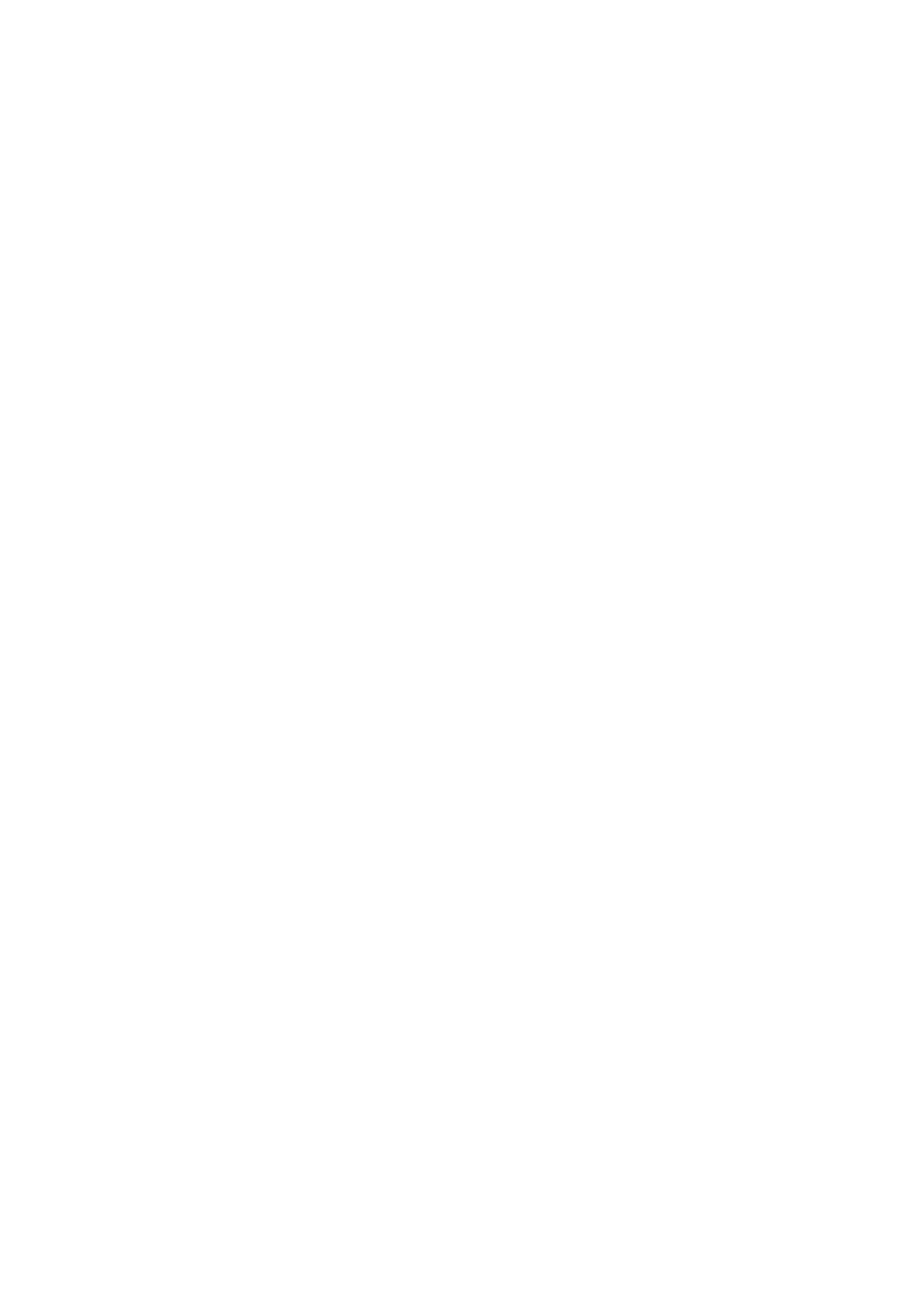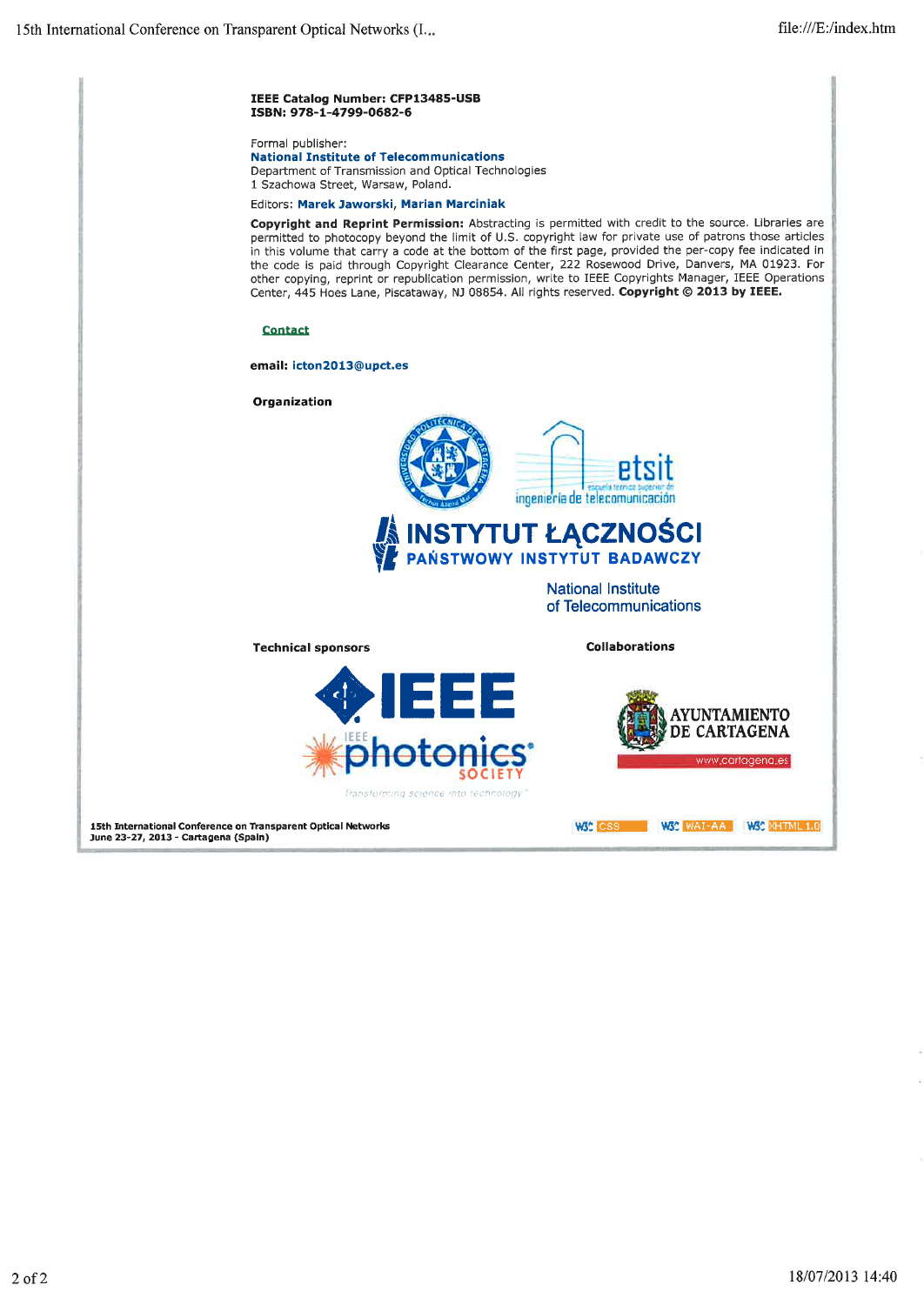## ICTON 2013 Preliminary Technical Programme

| J. Hoxha,<br>G. Cincotti                                                                                                                                                                                                                                       | (Invited)<br>M. Kroh, M. O'Keefe,<br>K. Voigt,<br>S. Fedderwitz.<br>G.B. Preve,<br>S. Lischke, T. Brast,<br>D. Petousi.<br>C. Stamatiadis,<br>E. Kehavas.<br>R. Nogueira, D. Korn,<br>D Roccato,<br>P.C. Schindler.<br>I Lazarou, C. Koos,<br>W. Freude.<br>J. Leuthold,<br>H. Avramopoulos,<br>A.G. Steffan,<br>L. Stampoulidis, | optical access<br>(Invited)<br>L.H. Spiekman                                                                                                                                                    | N. Wada<br>H. Furukawa,<br>H Harai                                                                                                                                                                                                                                      | V.M. Shalaev,<br>V.P. Drachev                                                                                                                                                                                                           | L. Maigyte,<br>C.M. Cojocaru,<br>V. Purlys, J. Trull,<br>D. Gailevičius,<br>M. Peckus,<br>M. Malinauskas,<br>K. Staliunas                                                                                                                                                                                                                                    |
|----------------------------------------------------------------------------------------------------------------------------------------------------------------------------------------------------------------------------------------------------------------|-----------------------------------------------------------------------------------------------------------------------------------------------------------------------------------------------------------------------------------------------------------------------------------------------------------------------------------|-------------------------------------------------------------------------------------------------------------------------------------------------------------------------------------------------|-------------------------------------------------------------------------------------------------------------------------------------------------------------------------------------------------------------------------------------------------------------------------|-----------------------------------------------------------------------------------------------------------------------------------------------------------------------------------------------------------------------------------------|--------------------------------------------------------------------------------------------------------------------------------------------------------------------------------------------------------------------------------------------------------------------------------------------------------------------------------------------------------------|
| reduced complexity<br><b>Inverse Volterra</b><br>series transfer<br>function-based<br>nonlinear equalizer<br>in coherent OFDM<br>systems for next-<br>generation core<br>networks(Invited)<br>E. Giacoumidis.<br>N. J. Doran,<br>I. Aldaya,<br>V. Vgenopoulou, | L. Zimmermann<br>14:30 We.C1.2 Impact of 14:20 We.C2.2 Evolution of<br>fabless generic<br>photonic integration<br>(Invited)<br>P. Munoz, J.D.<br>Domenech, I. Artundo,<br>J.H. den Bested,<br>J. Capmany                                                                                                                          | 14:20 We C3.2 Self-seeding<br>of semiconductor<br>lasers for next-<br>generation WDM<br>passive optical<br>networks (Invited)<br>M. Presi.<br>A. Chiuchiarelli,<br>R. Corsini.<br>E. Ciaramella | 14:20 We.C4.2 Alternate 14:20 We.C5.2 Grating<br>architectures for an<br>all-optical core<br>network based on<br>new subwavelength<br>switching paradigms<br>(Invited)<br>R. Aparicio-Pardo,<br>A. Triki,<br>E. Le Rouzic,<br>B. Arzur,<br>E. Pincemin,<br>F. Guillemin | resonances as an<br>alternative to plasmon<br>resonances in<br>nanophotonics applications<br>(Invited)<br>A.I. Nosich,<br>V.O. Byelobrov,<br>O.V. Shapoval,<br>D.M. Natarov, T.L. Zinenko,<br>M. Marciniak                              | 14:20 We.C6.2 Direct<br>inscription of<br>photonic band-gap<br>waveguides into bulk<br>oplical glass<br>(Invited)<br>A. Fuerbach,<br>S. Gross, A. Arriola,<br>M. Alberich.<br>M. Withford                                                                                                                                                                    |
| Y. Jaouën<br>14:50 We.C1.3<br>Equalization<br>techniques for high-<br>speed OFDM-based<br>access systems<br>using direct<br>modulation and<br>direct detection<br>(Invited)<br>N. Sequeira André,<br>K Habel,<br>H. Louchet.<br>A Richter                      | 14:40 We.C2.3 Nanoscale<br>Si-based photonics for<br>next generation<br>integrated circuits<br>(Invited)<br>L. Wosinski, Fei Lou,<br>L. Thylén                                                                                                                                                                                    | 14:40 We.C3.3 Wavelength<br>protection within<br>coexistence of<br>current and next-<br>generation PON<br>networks (Invited)<br>D. Korček,<br>J. Müllerová                                      | software framework<br>for optical network<br>modelling and<br>optimization<br>(Invited)<br>S. Rumley,<br>R. Hendry,<br>K. Bergman                                                                                                                                       | 14:40 We, C4.3 Javanco: A 14:40 We, C5.3 Excitation and<br>propagation of<br>electromagnetic pulses<br>along dielectric-air interface<br>(Invited)<br>A. Popov, I. Prokopovich,<br>S. Zapunidi                                          | 14:40 We.C6.3 Light<br>scattering from one-<br>dimensional photonic<br>crystals under total<br>internal reflection<br>$(Inv$ $\{led}$<br>G.V. Morozov.<br>F. Placido,<br>D.W.L. Sprung                                                                                                                                                                       |
| 15:10 We.C1.4 Bandwidth 15:00 We.C2.4 Photonic<br>variable<br>transponders based<br>on OFDM<br>technology for elastic<br>optical networks<br>(Invited)<br>M. Svaluto<br>Moreolo,<br>J.M. Fabrega,<br>L. Nadal.<br>F.J. Vilchez,                                | wire bonding:<br>Nanophotonic<br>interconnects<br>fabricated by direct-<br>write 3D lithography<br>(Invited)<br>C. Koos, J. Leuthold,<br>W. Freude,<br>N. Lindenmann,<br>S. Koeber,<br>J. Hoffmann,                                                                                                                               |                                                                                                                                                                                                 | 15:00 We.C4.4 Cloud<br>orchestration with<br>SDN / OpenFlow in<br>carrier transport<br>networks (Invited)<br>A. Autenrieth,<br>J-P. Elbers,<br>P. Kaczmarek,<br>P. Kostecki                                                                                             | 15:00 We C5.4 Ab initio<br>determination of basic<br>dielectric properties<br>(Invited)<br>A. Quandt, R. Warmbier                                                                                                                       | 15:00 We, C6,4<br>Hyperspectral near-<br>field imaging of light<br>bending in a graded<br>photonic crystal<br>(Invited)<br><b>B.</b> Cluzel.<br>J. Dellinger,<br>K-V. Do, E. Cassan,<br>F. de Fornel                                                                                                                                                         |
| G. Junyent<br>15:30 We, C1.5 Orthogonal<br>multipulse<br>modulation in optical<br>datacommunications<br>(Invited)<br>J.D. Ingham,<br>R.V. Penty,<br>I.H. White                                                                                                 | T. Hoose, P. Huebner                                                                                                                                                                                                                                                                                                              |                                                                                                                                                                                                 |                                                                                                                                                                                                                                                                         | 15:20 We.C5.5 Design and<br>simulation of apodized SOI<br>fiber to chip coupler by sub-<br>wavelength structure<br>(Invited)<br>J. Chovan, A. Kuzma,<br>F. Uherek                                                                       | 15:20 We.C6.5 Negative<br>diffraction by a<br>periodically<br>modulated loss<br>(Invited)<br>M. Botey, N. Kumar,<br>R. Herrero,<br>L, Maigyte, R, Pico,<br>K. Staliunas<br>15:40 We.C6.6 Optical<br>absorption<br>enhancement by<br>quasi-photonic<br>crystals in thin films<br>for photovoltaic<br>applications (Invited)<br>P.A. Postigo,<br>J. M. Llorens |
| Coffee break (15:50                                                                                                                                                                                                                                            | Coffee break (15:20 -                                                                                                                                                                                                                                                                                                             | Coffee break (15:00                                                                                                                                                                             | Coffee break (15:20                                                                                                                                                                                                                                                     | Coffee break (15:40 -                                                                                                                                                                                                                   | Coffee break (16:00                                                                                                                                                                                                                                                                                                                                          |
| $-16:10$<br><b>SESSION We.D1</b><br><b>ICTON XI</b><br>Chair: Ivan<br><b>Djordjevic</b><br>(18:10 Wednesday,<br><b>June 28)</b>                                                                                                                                | 15:50<br><b>SESSION We.D2</b><br><b>ICTON XV</b><br>Chair: Maciej Dems<br>(15:50 Wednesday,<br><b>June 26)</b>                                                                                                                                                                                                                    | $-15:30$<br><b>SESSION We.D3</b><br><b>ASTRON/FOX-C</b><br>Chair: Gabriella<br>Cincotti<br>(15:30 Wednesday,<br><b>June 26)</b>                                                                 | $-15:40$<br><b>SESSION We.D4</b><br><b>RONEXT</b><br>Chair: Paolo Monti<br>(15:40 Wednesday,<br><b>June 26)</b>                                                                                                                                                         | 16:10)<br><b>SESSION We.D5</b><br><b>SWP XI</b><br>Chair: Robert Czaplicki<br>(16:10 Wednesday, June<br>26)                                                                                                                             | $-16:20$<br><b>SESSION We.D6</b><br><b>NAVOLCHI/SOFI</b><br>Chair: Ioannis<br><b>Tomkos</b><br>(16:20 Wednesday,<br><b>June 26)</b>                                                                                                                                                                                                                          |
| 16:10 We.D1.1 Next<br>generation optical<br>network and its<br>optical components<br>(Invited)<br><b>Yaping Zhang</b>                                                                                                                                          | 15:50 We.D2.1 High-speed,<br>low-power optical<br>modulators in allicon<br>(invited)<br>J. Leuthold, C. Koos,<br>W. Freude, L. Alloatti,<br>R. Palmer, D. Korn,<br>J. Pfeifle,<br>M. Lauermann,<br>R. Dinu, S. Wehrli,<br>M. Jazbinsek,<br>P. Gunter, M. Waldow.<br>T. Wahlbrink,<br>J. Bolten, M. Fournier,<br>J.M. Fedeli,      | 15:30 We D3.1 All-optical<br>implementation of<br>OFDM/NWDM Tx/Rx<br>(Invited)<br>J. Hoxha,<br>G. Cincotti,<br>N.P. Diamantopoulos,<br>P. Zakynthinos,<br>I. Tomkos                             | 15:40 We.D4.1 Core<br>network physical<br>topology design for<br>energy efficiency<br>and resilience<br>(Invited)<br>T.E.H. El-Gorashi,<br>Xiaowen Dong,<br>A. Lawey.<br>J.M.H. Elmirghani                                                                              | 16:10 We.D5.1 Metamaterial<br>fishnet structures and small<br>(70 nm) split ring<br>resonators formed by<br>nanoimprint lithography<br>(Invited)<br>N.P. Johnson, G.J. Sharp,<br>M. Yuce, Xiaolon Hu,<br>M. Sinworapun,<br>A.Z. Khokhar | 16:20 We.D6.1<br>Wavegulde-coupled<br>nanolasers in III-V<br>membranes on<br>silicon (Invited)<br>V. Dolores-<br>Calzadilla, D. Heiss,<br>A. Fiore, M. Smit                                                                                                                                                                                                  |
| 16:20 We.D1.2 Dual stage 16:10 We.D2.2 High<br>carrier phase<br>estimation for 16-<br>QAM systems based<br>on a modified QPSK-<br>partitioning algorithm<br>S.M. Bilal, G. Bosco                                                                               | W. Bogaerts, H. Yu.<br>performance travelling<br>wave Mach-Zehnder<br>modulators for<br>emorging generations<br>of high capacity.<br>transmitter                                                                                                                                                                                  | 15:50 We.D3.2 Nyquist-<br>WDM-based system<br>performance<br>evaluation (Invited)<br>R.I. Killey.<br>M. Sezer Erkilinc,<br>R. Maher, M. Paskov,                                                 | service for UltraFlow<br>access networks<br>(Invited)<br>D. Larrabeiti,<br>L. Kazovsky,<br>M.I. Urueña,                                                                                                                                                                 | 16:00 We, D4.2 Multicast 16:30 We, D5,2 Plasmonic dimer<br>metamaterials and<br>metasurfaces for<br>polarization control of<br>terahertz and optical waves<br>(Invited)<br>S.V. Zhukovsky,                                              | 6:40 We.D6.2 Optical<br>properties of SOI<br>waveguides<br>functionalized with<br>close-packed<br>quantum dot films<br>(Invited)                                                                                                                                                                                                                             |

15th International Conference on Fransparent file:///E:/files/programme.html

18/07/2013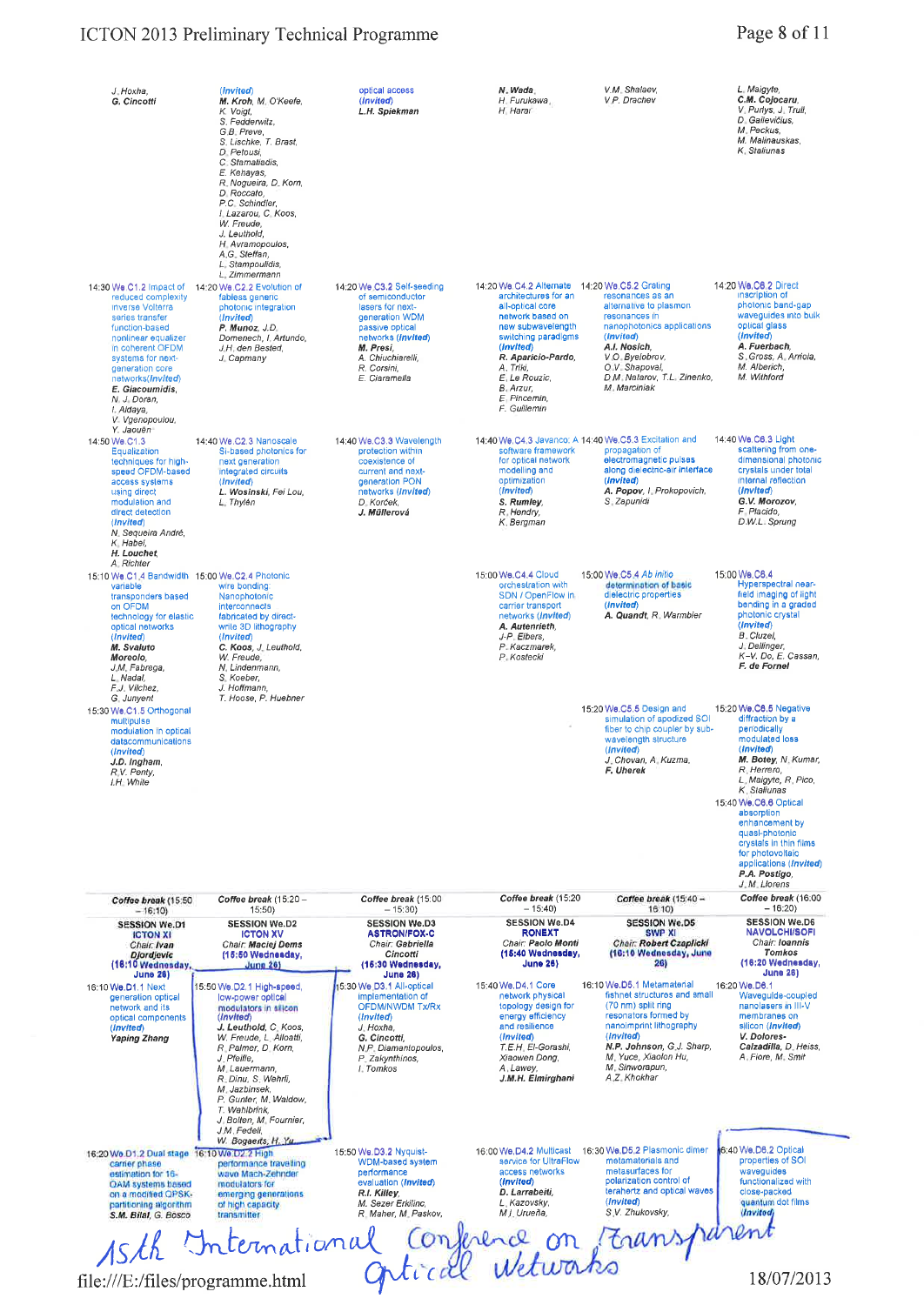# ICTON 2013 Preliminary Technical Programme

# Page 9 of 11

|                                                                                                                                                                                                                                                                                            | components (Invited)<br>R. Kaiser, B. Gomez<br>Saavedra,<br>K.O. Velthaus,<br>M. Gruner,<br>M. Hamacher,<br>D. Hoffmann,                                                                                                                                                               | S. Kilmurray.<br>R. Bouziane.<br><b>B.C. Thomsen.</b><br>S.J. Savory.<br>P Bayvel                                                                                                                                                                                                  | A.R. Dhaini, Shuang<br>Yin, J.A. Hernández,<br>P. Reviriego,<br>T. Shunrong Shen                                                                                                                                                                                                                                                                                                  | M. Zalkovskij,<br>R. Malureanu.<br>A. Andryieuski, A. Novitsky,<br>P U Jepsen,<br>A.V. Lavrinenko,<br>P. T. Tang, C. Kremers,<br>D.N. Chigrin                          | Z. Hens, A. Omari,<br>P. Geireaat, D. Van<br>Thourhout                                                                                                                                                                                                                                                                                                                                                                    |
|--------------------------------------------------------------------------------------------------------------------------------------------------------------------------------------------------------------------------------------------------------------------------------------------|----------------------------------------------------------------------------------------------------------------------------------------------------------------------------------------------------------------------------------------------------------------------------------------|------------------------------------------------------------------------------------------------------------------------------------------------------------------------------------------------------------------------------------------------------------------------------------|-----------------------------------------------------------------------------------------------------------------------------------------------------------------------------------------------------------------------------------------------------------------------------------------------------------------------------------------------------------------------------------|------------------------------------------------------------------------------------------------------------------------------------------------------------------------|---------------------------------------------------------------------------------------------------------------------------------------------------------------------------------------------------------------------------------------------------------------------------------------------------------------------------------------------------------------------------------------------------------------------------|
| 16:35 We.D1.3<br>Synchronization of<br>the time-domain<br>wavelength<br>interleaved networks<br>I. Popescu,<br>L. Sadeghioon,<br>A. Gravey,<br>P. Gravey,<br>M. Morvan                                                                                                                     | M. Schell<br>16:30 We.D2.3 Application<br>of extended Taylor<br>series based finite<br>difference method in<br>photonics (Invited)<br>S. Sujecki                                                                                                                                       | 16:10 We.D3.3 High<br>resolution optical<br>spectral filtering<br>technology: Reaching<br>the sub-GHz<br>resolution range<br>(Invited)<br>D.M. Marom.<br>D. Sinefeld,<br>O. Golani,<br>N. Goldshtein,<br>R. Zektzer,<br>R. Rudnick                                                 | 16:20 We, D4,3 Optimal<br>technicians'<br>allocation problem<br>with respect to<br>failure reparation<br>(Invited)<br>C. Mas Machuca,<br>B, de la Cruz<br>Miranda                                                                                                                                                                                                                 | 16:50 We.D5.3 Low-loss and<br>multi-band metamaterials<br>(Invited)<br>C. Sapah                                                                                        | 17:00 We.D6.3 Light<br>coupling from active<br>polymer layers to<br>hybrid dielectric-<br>plasmonic<br>waveguides (Invited)<br>I. Suárez.<br>E.P. Fitrakis,<br>H. Gordillo,<br>P Rodriguez-Cantó,<br>R. Abargues,<br>I. Tomkos,<br>J. Martinez-Pastor                                                                                                                                                                     |
| 16:50 We.D1.4<br>Performance<br>enhancement of<br>partial-42,7Gb/s<br>DPSK via an<br>asymmetrical<br>receiver design<br>N.J. Murray.<br>O.A. Olubodun,<br>P. Harper,<br>N.J. Doran                                                                                                         | 16:50 We.D2.4 Modelling<br>the bandwidth<br>behaviour of fibre<br>Bragg gratings excited<br>by low-frequency<br>acoustic waves<br>(Invited)<br>A. de Almeida Prado<br>Pohl, R.E. da Silva,<br>M.A. Ruggieri Franco,<br>P. de Tarso Neves Jr.,<br>H. Bartelt                            | 16:30 We.D3.4 Almost-<br>optimal design for<br>optical networks with<br>Hadoop cloud<br>computing: Ten<br>ordinary desktops<br>solve 500-node,<br>1000-link, and 4000-<br>request RWA<br>problem within three<br>hours (Invited)<br>Gangxiang Shen,<br>Yongcheng Li, Limei<br>Peng | 16:40 We.D4.4 Balancing 17:10 We.D5.4 Energy flow<br>the banefits inherent<br>in reconfigurable<br>coherent optical<br>transceivers<br>(Invited)<br>B.T. Teipen,<br>M.H. Eiselt                                                                                                                                                                                                   | canalization of evanescent<br>cylindrical-vector beams<br>(Invited)<br>C.J. Zapata-Rodríguez,<br>J.J. Miret                                                            | 17:20 We.D6.4 Low energy<br>routing platforms for<br>optical interconnects<br>using active<br>plasmonics<br>integrated with<br>silicon photonics<br>(Invited)<br>K. Vyrsokinos,<br>S. Papaioannou,<br>D. Kalavrouziotis,<br>F. Zacharatos,<br>L. Markey,<br>J-C. Weeber.<br>A. Dereux, A. Kumar,<br>S.I. Bozhevolnyi.<br>M. Waldow,<br>G. Giannoulis,<br>D. Apostolopoulos.<br>T. Tekin,<br>H. Avramopoulos,<br>N. Pleros |
| 17:05 We, D1.5<br>Performance<br>evaluation of<br>strongly filtered<br>asymmetric 42.7<br>Gb/s coherent 50%<br>RZ-BPSK system<br>O.A. Olubodun,<br>N.J. Murray,<br>P. Harper,<br>N.J. Doran                                                                                                |                                                                                                                                                                                                                                                                                        | 16:50 We.D3.5 Towards<br>400G/1T flexible<br>optical transport<br>networks (Invited)<br>E. Pincemin,<br>M. Song.<br>Y. Loussouarn,<br>G. Thouenon.<br>C. Betoule                                                                                                                   | 17:00 We, D4,5 Energy<br>saving in access<br>networks; Gain or<br>loss from the cost<br>perspective?<br>(Invited)<br>P. Wiatr, J. Chen,<br>P. Monti,<br>L. Wosinska<br>17:20 We.D4.6 Dynamic<br>traffic provisioning in<br>mixed-line-rate<br>networks with<br>launch power<br>determination<br>(Invited)<br>H. Cukurtepe,<br>A. Yayimli,<br>M. Tornatore,<br><b>B.</b> Mukherjee |                                                                                                                                                                        |                                                                                                                                                                                                                                                                                                                                                                                                                           |
| Thursday, June 27<br><b>SESSION Th.A1</b><br><b>ICTON XII</b><br>Chair: Jarmila<br>Müllerová                                                                                                                                                                                               | <b>SESSION Th.A2</b><br><b>ICTON XVI</b><br>Chair: Elzbieta<br>Bereś-Pawlik                                                                                                                                                                                                            | <b>SESSION Th.A3</b><br>NeO III<br>Chair: Walter<br>Cerroni                                                                                                                                                                                                                        | <b>SESSION Th.A4</b><br><b>WAOR II</b><br>Chair: Pablo Pavón<br>Mariño                                                                                                                                                                                                                                                                                                            | <b>SESSION Th.A5</b><br><b>SWP XII</b><br>Chair: Sergei Zhukovsky<br>(8:30 Thursday, June 27)                                                                          | <b>SESSION Th.A6</b><br><b>NSON</b><br>Chair: Marian<br><b>Marciniak</b>                                                                                                                                                                                                                                                                                                                                                  |
| (8:30 Thursday,<br><b>June 27)</b><br>8:30 Th.A1.1 The time<br>lens concept applied<br>to ultra-high-speed<br>OTDM signal<br>processing (Invited)<br>A.T. Clausen,<br>E. Palushani,<br>H.C. Hansen<br>Mulvad, H. Hu,<br>J. Laguardia Areal.<br>M. Galili,<br>L.K. Oxenløwe,<br>P. Jeppesen | (8:30 Thursday, June<br>27)<br>8:30 Th.A2.1 WDM-<br>enabled optical RAM<br>architectures for ultra-<br>fast, low-power optical<br>cache memories<br>(invited)<br>G.T. Kanellos,<br>T. Alexoudi, D. Fitsios,<br>C. Vagionas,<br>P. Maniotis,<br>S. Papaioannou,<br>A. Miliou, N. Pleros | (8:30 Thursday,<br><b>June 27)</b><br>8:30 Th.A3.1 Anycast end-<br>to-end resilience for<br>cloud services over<br>virtual optical<br>networks (Invited)<br>Minh Bui,<br>B. Jaumard,<br>C. Develder                                                                                | (8:30 Thursday,<br><b>June 27)</b><br>8:30 Th.A4.1<br>Performance of ring-<br>resonator based<br>optical backplane in<br>high capacity routers<br>(invited)<br>G. Rizzelli,<br>D. Siracusa.<br>G. Maier.<br>M. Magarini,<br>A. Melloni                                                                                                                                            | 8:30 Th.A5.1 Radial Bragg laser 8:30 Th.A6.1 Inverse<br>as a miniaturized rotation<br>sensor (Invited)<br>E. Ben-Basat, Y. Karni,<br>J. Scheuer                        | (8:30 Thursday,<br><b>June 27)</b><br>design of novel<br>nanophotonic<br>structures (Invited)<br>I. Andonegui,<br>A. Blanco, I. Calvo,<br>A.J. Garcia-Adeva<br>$\bullet$                                                                                                                                                                                                                                                  |
| 8:50 Th.A1.2 Effect of all-<br>optical phase<br>regeneration on fiber<br>transmission<br>capacity (Invited)<br>G. Hesketh,<br>P. Horak                                                                                                                                                     | 8:50 Th.A2.2 Optimizing<br>silicon-on-oxide 2D-<br>grating couplers<br>L. Carroll, D. Gerace,<br>I. Cristiani,<br>L.C. Andreani                                                                                                                                                        | 8:50 Th.A3.2 Routing and<br>network design for<br><b>HEAnet (Invited)</b><br>D. Mehta.<br>B. O'Sullivan,<br>L. Quesada,<br>M. Ruffini, D. Payne,<br>L. Doyle                                                                                                                       | 8:50 Th.A4.2 Scalable<br>and energy-efficient<br>optical tree-based<br>greedy router<br>(Invited)<br>S. Sahhaf, A. Dixit,<br>W. Tavemier.<br>D. Colle,<br>M. Pickavet,<br>P. Demeester                                                                                                                                                                                            | 8:50 Th.A5.2 Simulation of<br>optical Bloch oscillations<br>and breathing modes in the<br>waveguide arrays<br>M. Gozman, Y. Polishchuk,<br>I. Polishchuk               | 8:50 Th.A6.2 Nonlinear<br>complex photonic<br>structures (Invited)<br>M. Boguslawski,<br>P. Rose, F. Diebel,<br>S. Brake, C. Denz                                                                                                                                                                                                                                                                                         |
| 9:10 Th.A1.3 Digitally<br>processed<br>modulation formats<br>and integrated<br>photonics for flexible<br>optical metro-access<br>networks (Invited)<br>J.A. Lázaro,<br><b>B.</b> Schrenk,<br>M. Malligaraj,<br>i. Cano,<br>M. Sridharan,<br>G. Junyent                                     | 9:05 Th.A2.3 Dynamics of<br>SHB and SDP on 9XX<br><b>EDFAs: Dependence</b><br>on spectral allocation<br>of input channels<br>J.M. Ferreira,<br>D. Fonseca,<br>P. Monteiro,<br>A.N. Pinto, L. Rapp                                                                                      | 9:10 Th.A3.3 A column<br>generation approach<br>for large-scale RSA-<br>based network<br>planning (Invited)<br>M. Ruiz,<br>M. Zotkiewicz,<br>L. Velasco,<br>J. Comellas                                                                                                            | path restoration<br>algorithm based on<br>power series routing<br>for all-optical<br>networks (Invited)<br>C.J.A. Bastos-Filho,<br>R.C. Freitas,<br>D.A.R. Chaves,<br>R.C.L. Silva.<br>M.L.P. Freire,<br>H.A. Pereira,<br>J.F. Martins-Filho                                                                                                                                      | 9:10 Th.A4.3 An adaptive 9:05 Th.A5.3 Giant circular<br>dichroism in chiral<br>metamaterials<br>F. Dincer, M. Karaaslan,<br>E. Unal, M. Bakir,<br>U. Erdiven, C. Sabah | 9:10 Th.A6.3 Ways to<br>optimize the second-<br>harmonic response<br>from metamaterials<br>(Invited)<br>R. Czaplicki,<br>H. Husu,<br>M. Zdanowicz,<br>J. Mäkitalo,<br>K. Koskinen,<br>R. Siikanen.<br>J. Laukkanen,<br>J. Lehtolahti,                                                                                                                                                                                     |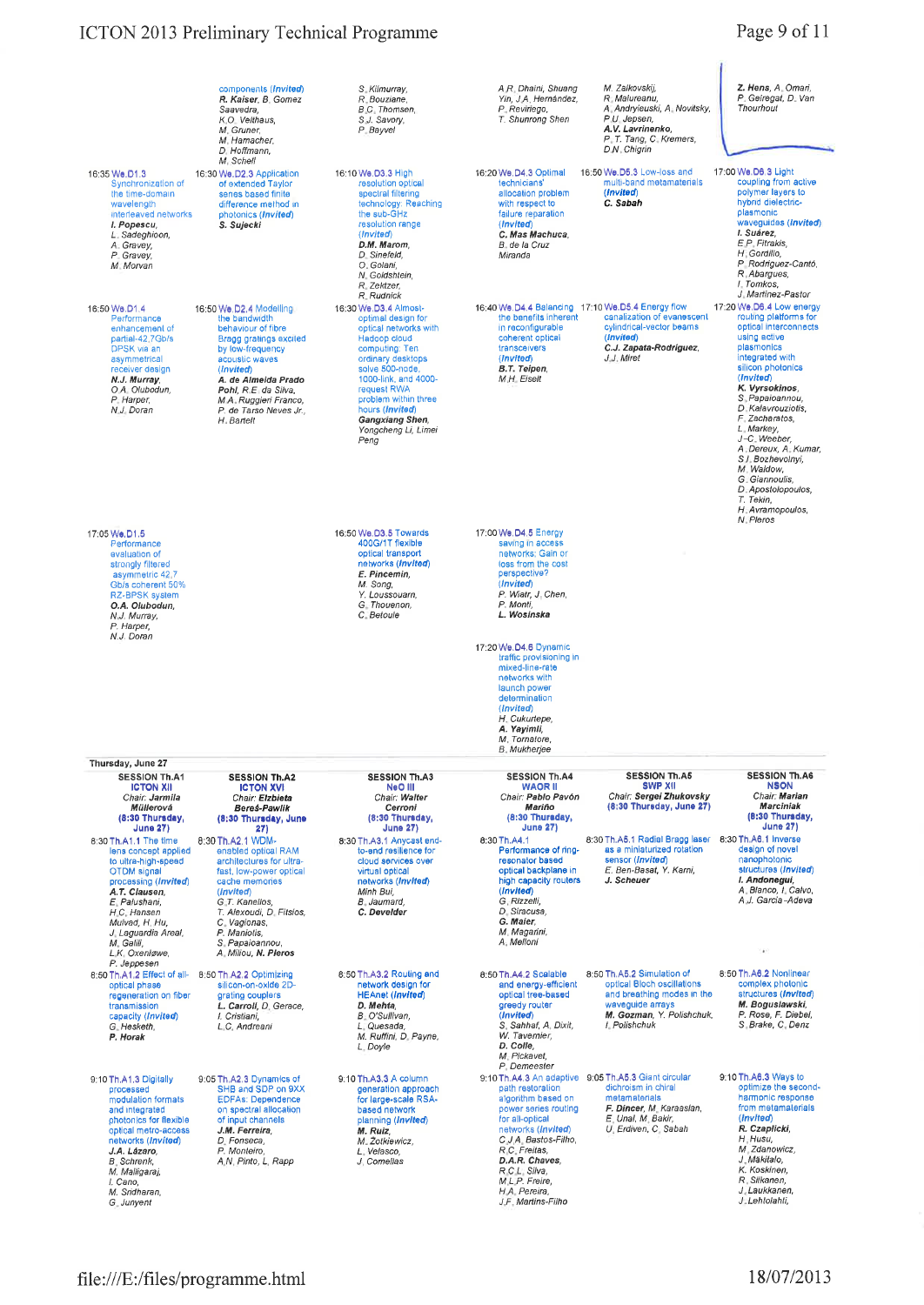| Tu.D1.3 Spectral<br>and energy<br>efficiency<br>considerations in<br>mixed-line rate WDM<br>networks with signal<br>quality guarantee<br>(Invited)<br>A. Udalcovs,<br>P. Monti.<br>V. Bobrovs,<br>R. Schatz,<br>L. Wosinska,<br>G. Ivanovs               | Tu.D2.3 Membrane<br>InP saturable<br>absorbers on silicon<br>as building blocks for<br>transparent optical<br>networks (Invited)<br>O. Raz, G. Roelkens,<br>H.J.S. Dorren,<br>M. Tassaert                                            | Tu.D3.3 Results from<br>the EU project<br><b>ACCORDANCE on</b><br>converged OFDMA-<br>PON networks<br>(Invited)<br>K. Kanonakis.<br>I. Tomkos.<br>H.-G. Krimmel,<br>F. Schaich, C. Lange,<br>E. Weis.<br>M. Dreschmann,<br>R. Schmogrow,<br>P. Kourtessis,<br>M. Milosavljevic,<br>I. Cano, J. Prat, | Tu D4 3 Storage,<br>schedule and<br>switching - A new<br>data delivery<br>paradigm in the big<br>data era? (Invited)<br>Weigiang Sun,<br>Fenggin Li, Wei<br>Guo, Yaohui Jin.<br>Weisheng Hu                                      | Tu.D5.3 Inverse scattering<br>problems in subsurface<br>diagnostics of<br>inhomogeneous media<br>(Invited)<br>K.P. Gaikovich                                                                                                                                                                                                                         | Tu.D8.3 Eu-doped<br>polymer fibers<br>(Invited)<br>R. Caspary, S. Möhl,<br>A. Cichosch.<br>R. Evert, S. Schütz,<br>H-H Johannes,<br>W. Kowalsky                                                                                                                       |
|----------------------------------------------------------------------------------------------------------------------------------------------------------------------------------------------------------------------------------------------------------|--------------------------------------------------------------------------------------------------------------------------------------------------------------------------------------------------------------------------------------|------------------------------------------------------------------------------------------------------------------------------------------------------------------------------------------------------------------------------------------------------------------------------------------------------|----------------------------------------------------------------------------------------------------------------------------------------------------------------------------------------------------------------------------------|------------------------------------------------------------------------------------------------------------------------------------------------------------------------------------------------------------------------------------------------------------------------------------------------------------------------------------------------------|-----------------------------------------------------------------------------------------------------------------------------------------------------------------------------------------------------------------------------------------------------------------------|
| 17:00 Tu, D1.4 Energy<br>officiency analysis of<br>noxt-generation<br>passive optical<br>network (NG-PON)<br>technologies in a<br>major city network<br>(Invited)<br>S. Lambert.<br>J. Montaivo,<br>J A Torrijos,<br>B. Lannoo, D. Colle.<br>M. Pickavet | 17:00 Tu.D2.4 Highly<br>efficient channel<br>wavequide lasers at 2<br>um (Invited)<br>K, van Dalfsen,<br>S. Aravazhi.<br>C. Grivas,<br>S.M. García-Blanco.<br>M. Polinau                                                             | J.A. Torrijos Gijón<br>16:40 Tu.D3.4 Passive<br>optical networks<br>based on OFDM:<br>Perspectives and<br>experimental<br>verifications (Invited)<br>J. von Hoyningen-<br>Huene.<br>W. Rosenkranz                                                                                                    | 17:00 Tu.D4.4 Adaptive<br>coded-modulation<br>for the next-<br>generation<br>intelligent optical<br>transport networks<br>Yequn Zhang,<br>I.B. Djordjevic                                                                        | 17:00 Tu, D5.4 Why optical<br>nonlinear characterisation<br>using imaging technique is<br>a better choice? (Invited)<br>G. Boudebs, V. Besse,<br>C. Cassagne, H. Leblond,<br>F. Sanchez                                                                                                                                                              |                                                                                                                                                                                                                                                                       |
| 17:20 Tu, D1 5 Adaptive bit 17:20 Tu D2.5 Microring<br>loading in FHT-<br>based OFDM<br>transponders for<br>flexi-grid optical<br>networks<br>L. Nadal, M. Svaluto<br>Moreolo,<br>J.M. Fàbrega,<br>G. Junyent                                            | resonators.<br>Opportunities and<br>challenges for future<br>optical networks<br>(Invited)<br>A. Bianco.<br>M. Garrich,<br>R. Gaudino, Jinan Xia                                                                                     | 17:00 Tu D3.5 GPON<br>redundancy eraser<br>algorithm for long-<br>reach extension<br>(Invited)<br>J. Segarra, V. Sales,<br>J. Prat                                                                                                                                                                   | 17:20 Tu D4.5 Traffic<br>demand estimation<br>for hybrid switching<br>systems<br>Pingqing Li,<br>Weigiang Sun,<br>Shilin Xiao,<br>Weisheng Hu                                                                                    | 17:20 Tu D5.5 Plasmonic<br>materials and<br>metamaterials by bottom-<br>up approach.<br>Manufacturing and<br>properties (Invited)<br>D.A. Pawlak, M. Gajc,<br>P. Osewski, K. Sadecka,<br>A. Stefanski, A. Klos,<br>A. Belardini, G. Leahu,<br>C. Sibilia                                                                                             |                                                                                                                                                                                                                                                                       |
|                                                                                                                                                                                                                                                          | 20:00 Gala Dinner at Restaurant "La Cartuja"                                                                                                                                                                                         |                                                                                                                                                                                                                                                                                                      |                                                                                                                                                                                                                                  |                                                                                                                                                                                                                                                                                                                                                      |                                                                                                                                                                                                                                                                       |
| Wednesday, June 26<br><b>SESSION We.A1</b><br><b>ICTON VIII</b><br>Chair: João Pedro<br>(9:00 Wednesday,<br><b>June 26)</b>                                                                                                                              | <b>SESSION We.A2</b><br><b>PICAW II</b><br>Chair: Peter Horak<br>(9:00 Wednesday,<br><b>June 26)</b>                                                                                                                                 | <b>SESSION We A3</b><br>Access III<br>Chair: Ioannis<br>Tomkos<br>(9:00 Wednesday,<br><b>June 26)</b>                                                                                                                                                                                                | <b>SESSION We.A4</b><br>GOC I<br>Chair: Lena<br>Wosinska<br>(9:00 Wednesday,<br><b>June 26)</b>                                                                                                                                  | <b>SESSION We.A5</b><br><b>SWP VIII</b><br>Chair: Brana Jelenković<br>(9:00 Wednesday, June<br>26)                                                                                                                                                                                                                                                   | <b>SESSION We.A6</b><br><b>ESPC1</b><br>Chair: Crina<br>Coiocaru<br>(9:00 Wednesday,<br><b>June 26)</b>                                                                                                                                                               |
| 9:00 We.A1.1 Creating<br>new generation<br>optical network<br>service (Invited)<br>N. Yamanaka,<br>H. Takeshita,<br>S. Okamoto, T. Sato                                                                                                                  | 9:00 We.A2.1 Optical delay<br>in silicon photonic<br>crystals using ultrafast<br>indirect photonic<br>transitions (Invited)<br>D.M. Beggs, LH. Rey,<br>T. Kampfrath,<br>N. Rotenberg,<br>L. Kuipers,<br>T.F. Krauss                  | 9:00 We A3.1 Optical<br>single sideband<br>generation optimized<br>to support multi-<br>services OFDM over<br>hybrid long-reach<br><b>FTTH networks</b><br>P. Almeida, H. Silva                                                                                                                      | 9:00 We A4.1 Energy-<br>efficient space-time<br>oplical<br>interconnection<br>architectures for<br>dala centers<br>(Invited)<br>P. Castoldi.<br>I. Cerutti,<br>P.G. Raponi.<br>N. Andriolli,<br>O. Liboiron-<br>Ladouceur        | 9:00 We.A5.1 Self-pulsing and<br>nonlinear dynamics in<br>micro and nanolasers<br>(Invited)<br>S. Barbay, F. Selmi,<br>S. Haddadi, R. Braive,<br>I. Sagnes, R. Kuszelewicz,<br>A.M. Yacomotti                                                                                                                                                        | 9:00 We.A6.1 Asymmetric<br>light propagation in<br>photonic devices<br>(Invited)<br>H. Kurt                                                                                                                                                                           |
| 9:20 We.A1.2 Dynamic<br>grooming and<br>spectrum allocation<br>in optical metro ring<br>networks with<br>flexible grid (Invited)<br>F. Musumeci.<br>F. Puleio,<br>M. Tornatore                                                                           | 9:20 We.A2.2 Numerical<br>simulation and design<br>of organic integrated<br>optical circuits: The<br><b>PHOTOPOLIS</b><br>approach (Invited)<br>T. Kamalakis,<br>D. Alexandropoulos,<br>G. Dede, P. Kanakis,<br>T. Politi, N. Vainos | 9:20 We.A3.2 OFDM-PON<br>performance with<br>limited quantization<br>X. Escavola, I. Cano.<br>M. Santos, J. Prat                                                                                                                                                                                     | 9:20 We.A4.2 Enhancing<br>data centre<br>networking using<br>energy aware optical<br>interconnects<br>(Invited)<br>I. Glesk<br>T. Osadola, S. Idris                                                                              | 9:20 We.A5.2 Effect of shell size<br>on single photon emission<br>performances of core/shell<br>dot-in-rods colloidal<br>nanocrystals (Invited)<br>F. Pisanello.<br>G. Leménager,<br>L. Martiradonna,<br>L. Carbone, A. Bramati,<br>M. De Vittorio                                                                                                   | 9:20 We A6.2 Controlling<br>the emission from<br>single quantum dots<br>with electro-opto-<br>mechanical photonic<br>crystal cavities<br>(Invited)<br>L. Midolo,<br>F. Pagliano,<br>T. B. Hoang, T. Xia.<br>F.W.M. van Otten.<br>A. Fiore, L.H. Li,<br>E.H. Linfield, |
| 9:40 We, A1.3 Flexible<br>next-generation<br>optical access<br>(Invited)<br>M. Forzati, A. Gavler                                                                                                                                                        | 9:40 We.A2.3 A polymer<br>waveguide-based 40<br>Gb/s optical bus<br>backplane for board-<br>level optical<br>interconnects<br>(Invited)<br>N. Bamiedakis.<br>A. Hashim,<br>R.V. Penty, I.H. White                                    | 9:35 We.A3.3 16×2.5<br>Gbit/s and 5 Gbit/s<br>WDM PON based on<br>self-seeded RSOA<br>Sy Dat Le, Q. Deniel,<br>F. Saliou,<br>A. Lebreton,<br>P. Chanclou                                                                                                                                             | 9:40 We.A4.3 Energy-<br>efficient, high-<br>performance<br>optoelectronic<br>packet switching for<br>intra-data center<br>network (Invited)<br>Ken-ichi Kitayama,<br>S. Debnath,<br>Y. Yoshida,<br>R. Takahashi,<br>A. Hiramatsu | 9:40 We.A5.3 Super<br>spontaneous four-wave<br>mixing (Invited)<br>M. Liscidini, T. Onodera,<br>L.G. Helt, J.E. Sipe                                                                                                                                                                                                                                 | M. Lermer, S. Höfling<br>9:40 We.A8.3 Active<br>photonic crystal<br>switches: Modeling<br>design and<br>experimental<br>characterization<br>(Invited)<br>M. Heuck, Y. Yu,<br>P.T. Kristensen,<br>N. Kuznetsova,<br>K. Yvind, J. Mørk                                  |
| constraints in optical<br>burst switched<br>metropolitan<br>networks with<br>WDM/OCDM<br>technology<br>L.H. Bonani<br>A.B. dos Santos,<br>L. Galdino                                                                                                     | 10:00 We.A1.4 Dispersion 10:00 We.A2.4 Robust multi-<br>objective optimization<br>of 2x2 multimode<br>interference coupler<br>using expected<br>improvement<br>S. ur Rehman,<br>M. Langelaar,<br>F van Keulen                        | 9:50 We A3.4 Optimal<br>trade-off for a<br>bidirectional single-<br>fibre single-<br>wavelength TDM-<br>PON rSOA-based<br><b>ONU</b><br>E.T. López, V. Polo,<br>J.A. Lázaro, J. Prat                                                                                                                 | 10:00 We.A4.4 Energy<br>saving in TWDM(A)<br>PONs: Challenges<br>and opportunities<br>(Invited)<br>L. Valcarenghi.<br>P. Castoldi,<br>Y. Yoshida,<br>A. Maruta, Ken-ichi<br>Kitayama                                             | 10:00 We.A5.4 Surface enhanced 10:00 We.A6.4 Multiple<br>Raman scattering and<br>photo-luminescence<br>through Bloch surface<br>waves in dielectric<br>multilayers (Invited)<br>S. Pirotta, X.G. Xu,<br>A Delfan, S Mysore,<br>S. Maiti, G. Dacarro,<br>M. Patrini, G. Guizzetti,<br>D. Bajoni, J.E. Sipe,<br>G.C. Walker, M. Liscidini,<br>M. Galli | functionality in III-V<br>on SOI hybrid<br>photonic crystals for<br>systems applications<br>(Invited)<br>F. Raineri,<br>P. Monnier, R. Raj,<br>A. Bazin                                                                                                               |
| 10:15 We, A1.5 An efficient<br>add/drop<br>architecture for<br>large-scale<br>subsystem-modular<br><b>OXC</b><br>H. Ishida,                                                                                                                              |                                                                                                                                                                                                                                      | 10:05 We A3.5 Off-set<br>filtering for enhanced<br>transmission in<br>RSOA based WDM-<br><b>PON</b><br>A. Gatto, P. Parolari,<br>L. Marazzi,<br>M. Brunero,                                                                                                                                          | 10:20 We, A4.5 A blocking<br>analysis for green<br>WDM networks with<br>transponder power<br>management<br>F. Musumeci.<br>M. Tornatore,                                                                                         |                                                                                                                                                                                                                                                                                                                                                      |                                                                                                                                                                                                                                                                       |

 $\bar{\Sigma}$